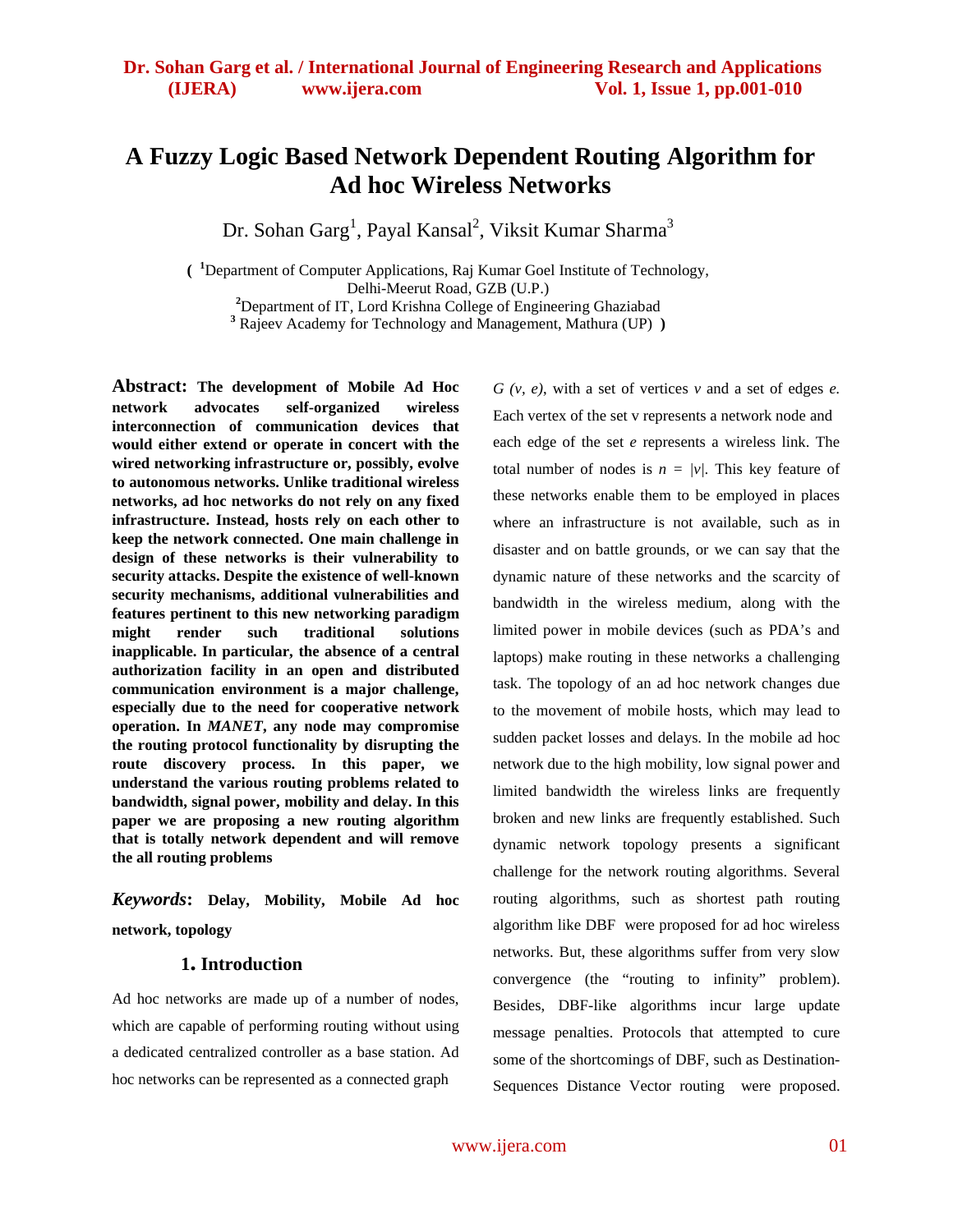However, synchronization and extra processing overhead are common in these protocols. Other protocols that rely on the information from the predecessor of the shortest path solve the slow convergence problem of DBF. However, the processing requirements of these protocols may be quite high, because of the way they process the update message. Realizations of the path findings algorithms, like the wireless routing protocol, are able to eliminate the "counting-to-infinity" problem and reduce the occurrence of temporary loops, often with less control traffic than traditional distance vector schemes. The main disadvantage of WRP is the fact that routing nodes constantly maintain full routing information in each network node, which was obtained as relatively high cost in wireless resources. In the Temporary Ordered Routing Algorithm the resulting route replies are also flooded, in a controlled manner, to distribute routes in the form of directed acyclic graphs (DAGs) rooted at the destination. In contrast, protocols such as Dynamic Source Routing and ad hoc on demand distance vector unicast the route reply back to the querying source, along a path specified by a sequence of node addresses accumulated during the route query phase. In the case of DSR, the node addresses are accumulated in the query packet and are returned to the source, to be used for source routing. AODV, on the other hand, distributes the discovered route in the form of next-hop information stored at each node in the route. These algorithms do not satisfy the requirements of an ad hoc wireless network completely and despite their shortcomings, these works lay the foundation for the development of our protocol. In this paper we propose a new routing protocol for ad hoc wireless networks, which address some of the problems with the existing approaches. In spite of all these improvements, the algorithm is simple as well as having low communication overhead and storage requirements. The algorithm has been simulated in MATLAB 7.2 in which we have uses the Fuzzy Logic tool kit.

The Fuzzy Logic is an innovative approach to help control non-repeating or unpredictable systems control accuracy. It uses a list of rules rather than complicated mathematical expression. Fuzzy Logic was introduced by L.A. Zadeh in 1965. Fuzzy Logic is also known as fuzzy rule based system and this is a non linear mapping technique of input data into output. Fuzzy Logic system is composed of five functional blocks.

#### **2. The Proposed Routing Algorithm**

Here Fuzzy Logic has been used for routing and management of an ad hoc wireless network. The proposed fuzzy logic based routing algorithm takes into account of three input variables, signal power and mobility and delay. The absolute value of each of these parameters can take a large range at different points on the network. We have considered the normalized values for each parameter. Now, 'crisp' normalized values are being converted into fuzzy variables. For this, three fuzzy sets have been defined for each variable. The sets, low (from 0 to 0.4), medium (from 0.2 to 0.8) and high (from 0.6 to 1.0) have been used for the input variable signal power (figure 1) and the sets, poor (from 0 to 0.4), average (from 0.2 to 0.8) and excellent (from 0.6 to 1.0) have been used for input variable delay (figure 2) and the sets, low (from 0 to 0.4), medium (from  $0.2$  to  $0.8$ ) and high (from  $0.6$  to 1.0) have been used for the input variable mobility (figure 3). The normalized value of each parameter is mapped into the fine sets. Each value will have some grade of membership function for each set. The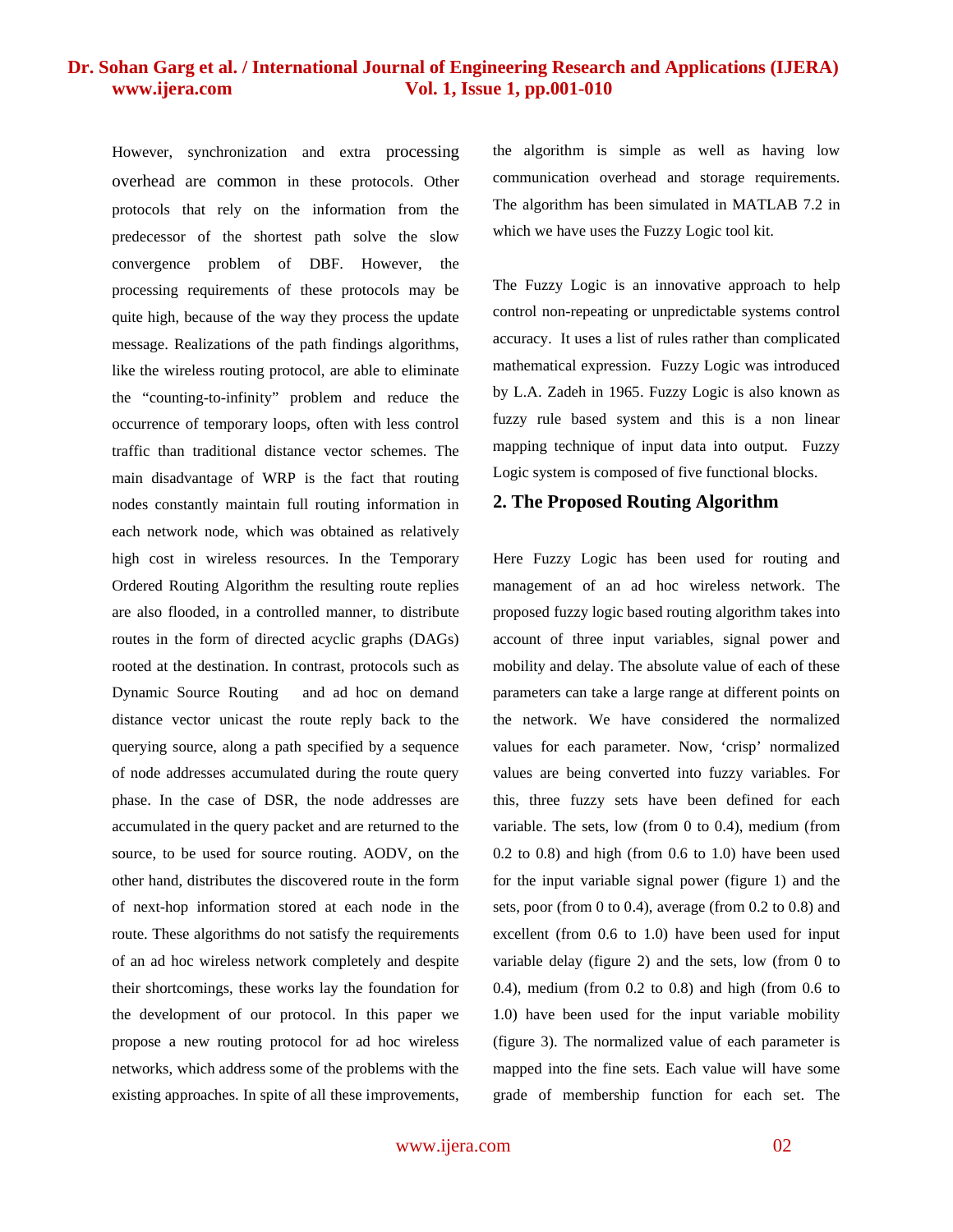memberships that have been defined for each of the fuzzy set for any particular input variable are triangular in shape. Next the rules of inference have been written. Initially total 27 rules were devised. The crisp value of input variable was given and a defuzzified crisp value for selected variable was calculated from the derived algorithm. An output linguistic variable is used to represent the route. Proposed optimal routes are based upon the fuzzy rules for different ranges of the metric availability. The routes (figure 4) are defined as below optimal (from 0 to 0.4), suboptimal (from 0.2 to 0.8) and optimal (from 0.6 to 1.0) between two mobile hosts. The below optimal indicates not optimal path, the sub optimal indicates good path and the optimal path indicates the best path. The proposed routing algorithm can apply to different routing metrics. These routes have to satisfy the mobility, signal power and delay requirements of the network. The grade of membership function can be any where between 0 and 1 for each fuzzy set. The defuzzified crisp value for selected variable was calculated from the derived algorithm. The proposed Fuzzy Logic & bandwidth based routing algorithm for ad-hoc wireless network is classified as "A Fuzzy Logic Based Network Dependent Routing Algorithm for Ad hoc Wireless Networks". This algorithm contains the following characteristics:

**1. Freedom from loops:** In the proposed algorithm the paths derived from the routing tables of all nodes have no loops.

**2. Fast Route Convergence:** The new routing protocol provides a new and stable route as soon as possible after a topology change.

**3. Distributed Implementation:** As we know those ad hoc networks are autonomous and self-organizing, this protocol is distributed in nature without relying on centralized authorities.

**4. Entering/Departing nodes:** This protocol is able to quickly adapt to entering or departing nodes in the network, without having to restructure the entire network.

**5. On Demand operation:** Since a uniform traffic distribution cannot be assumed within the network, the routing algorithm must adapt to the traffic pattern on a demand or need basis, thereby utilizing power and bandwidth resources more efficiently.

Our problem is to find the optimal and suitable route from source to the destination based on mobility, signal power and delay. The system is based on the fuzzy inference system. The major components of the system consist of the knowledge base, decision making, fuzzification and defuzzification. Now we will write the fuzzy rules based on the mobility, signal power and delay and try to find out the optimal path or route.



*Figure 1. Input Variable 'Signal power'*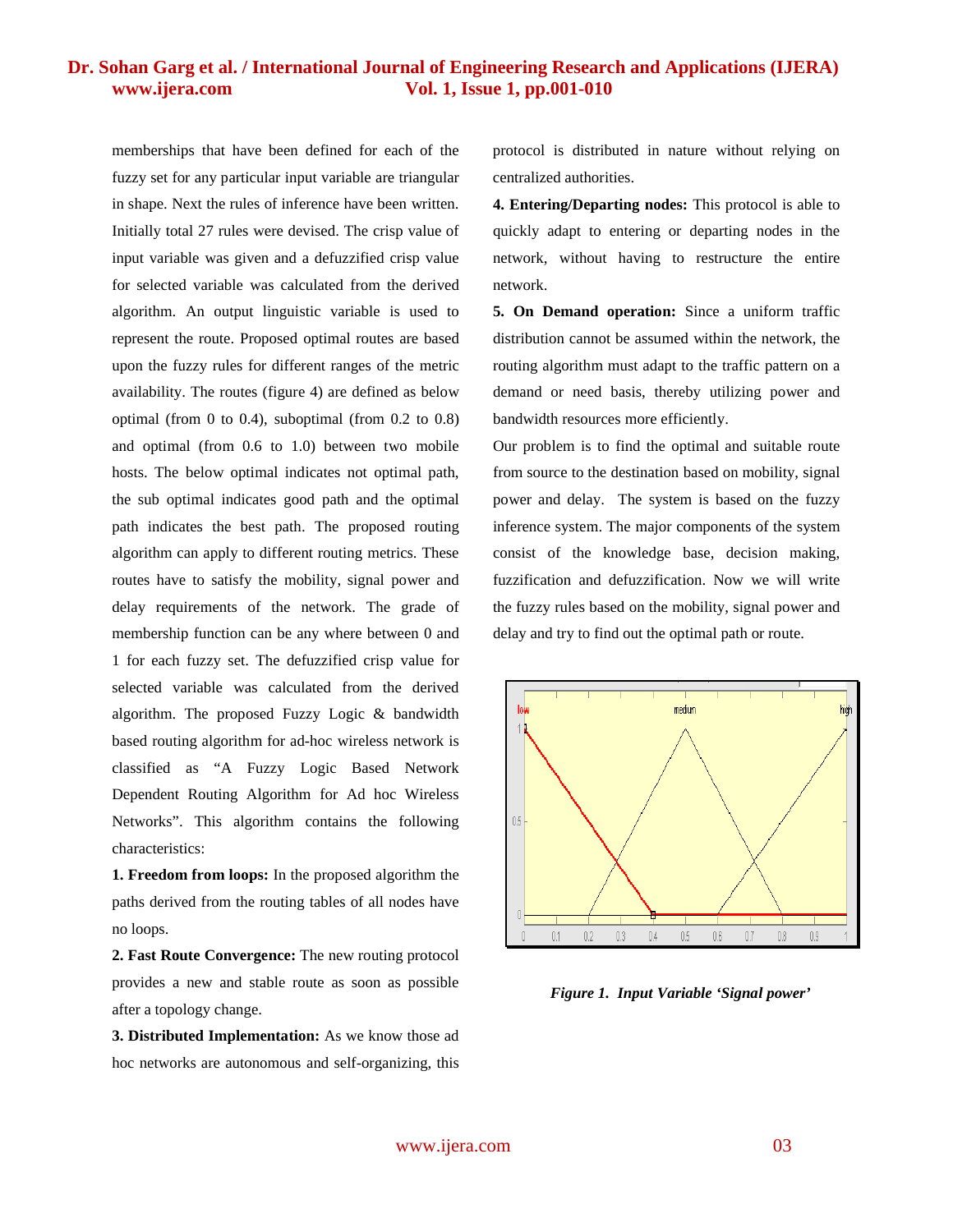





*Figure 3. Input Variable 'Mobility'*



*Figure 4. Output Variable 'Route'*

# **The Fuzzy Inference rules for the proposed routing algorithm are following:**

**1.** If (signal power is low) and (mobility is low) and (delay is poor) then the route will be below optimal.

**2.** If (signal power is low) and (mobility is low) and (delay is average) then the route will be below optimal. **3.** If (signal power is low) and (mobility is low) and (delay is excellent) then the route will be sub optimal.

**4.** If (signal power is low) and (mobility is medium) and (delay is poor) then the route will be below optimal.

**5.** If (signal power is low) and (mobility is medium) and (delay is average) then the route will be suboptimal.

**6.** If (signal power is low) and (mobility is medium) and (delay is excellent) then the route will be sub optimal.

**7.** If (signal power is low) and (mobility is high) and (delay is poor) then the route will be below optimal.

**8.** If (signal power is low) and (mobility is high) and (delay is average) then the route will be below optimal. **9.** If (signal power is low) and (mobility is high) and (delay is excellent) then the route will be sub-optimal.

**10.** If (signal power is medium) and (mobility is low) and (delay is poor) then the route will be sub- optimal.

**11.** If (signal power is medium) and (mobility is low) and (delay is average) then the route will be optimal.

**12.** If (signal power is medium) and (mobility is low) and (delay is excellent) then the route will be optimal.

**13.** If (signal power is medium) and (mobility is medium) and (delay is poor) then the route will be below optimal.

**14.** If (signal power is medium) and (mobility is medium) and (delay is average) then the route will be sub optimal.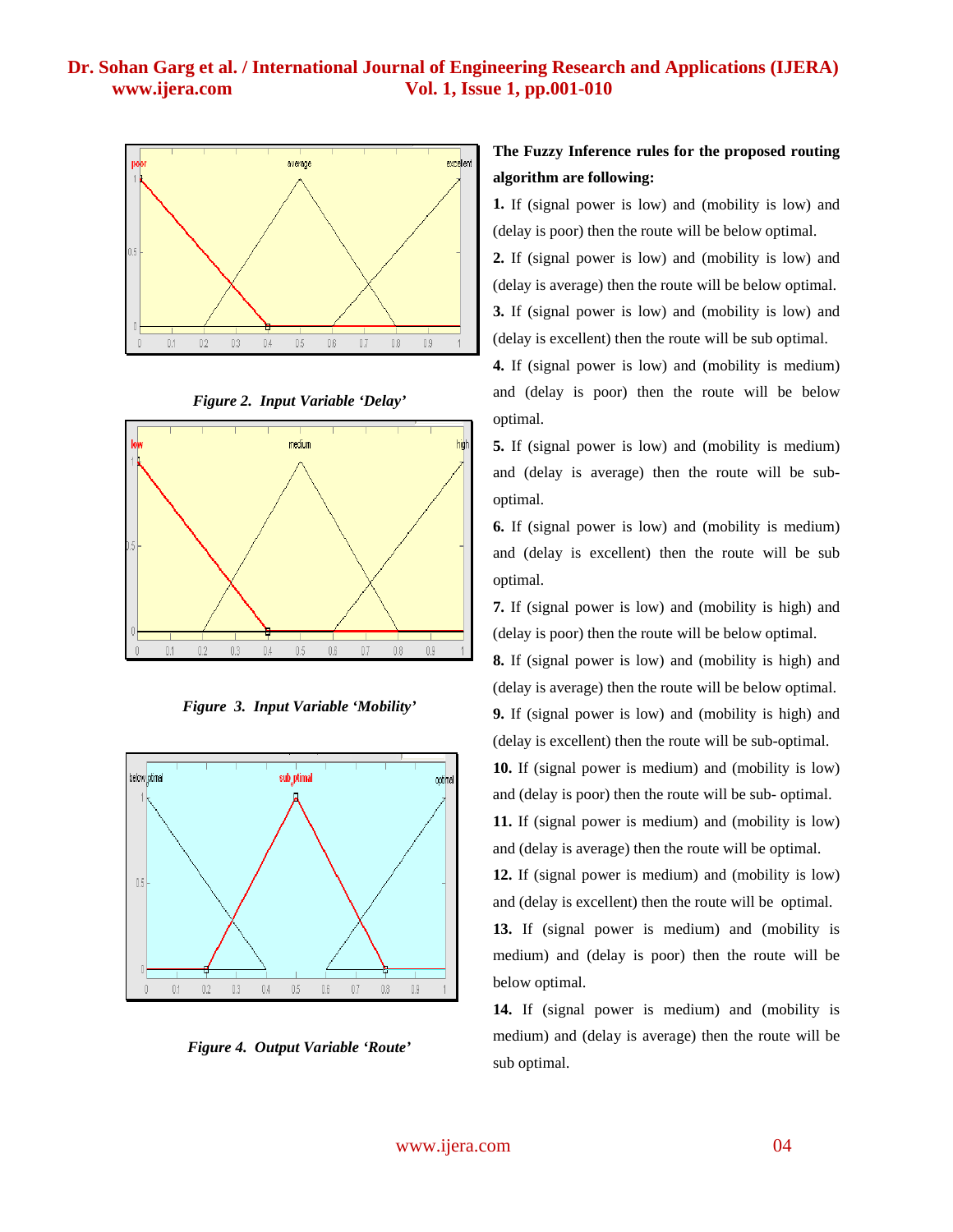**15.** If (signal power is medium) and (mobility is medium) and (delay is excellent) then the route will be optimal.

**16.** If (signal power is medium) and (mobility is high) and (delay is poor) then the route will be below optimal.

**17.** If (signal power is medium) and (mobility is high) and (delay is average) then the route will be sub optimal.

**18.** If (signal power is medium) and (mobility is high) and (delay is excellent) then the route will be optimal.

**19.** If (signal power is high) and (mobility is low) and (delay is poor) then the route will be sub-optimal.

**20.** If (signal power is high) and (mobility is low) and (delay is average ) then the route will be optimal.

**21.** If (signal power is high) and (mobility is low) and (delay is excellent) then the route will be optimal.

**22.** If (signal power is high) and (mobility is medium) and (delay is poor) then the route will be sub-optimal.

**23.** If (signal power is high) and (mobility is medium) and (delay is average) then the route will be suboptimal.

**24.** If (signal power is high) and (mobility is medium) and (delay is excellent) then the route will be optimal. **25.** If (signal power is high) and (mobility is high) and (delay is poor) then the route will be below - optimal. **26.** If (signal power is high) and (mobility is high) and (delay is average) then the route will be sub-optimal. **27.** If (signal power is high) and (mobility is high) and (delay is excellent) then the route will be optimal.

**The routes based upon the above rules have been shown with the help of the following graphs**:



# *Figure 5. 'Route' O/P w.r.t. 'Mobility' and 'Signal Power'*

In **figure 5** signal power and mobility are the fuzzy input variable for the proposed routing algorithm which lies on the horizontal axes and route is the output variable which has been shown on the vertical axis. It is very clear from the figure that at constant signal power and low mobility the Route is below optimal, but for any value of the signal power if we increase the mobility then the route also increases and becomes sub-optimal. Finally at high mobility the route will be below optimal for constant signal power.



www.ijera.com 05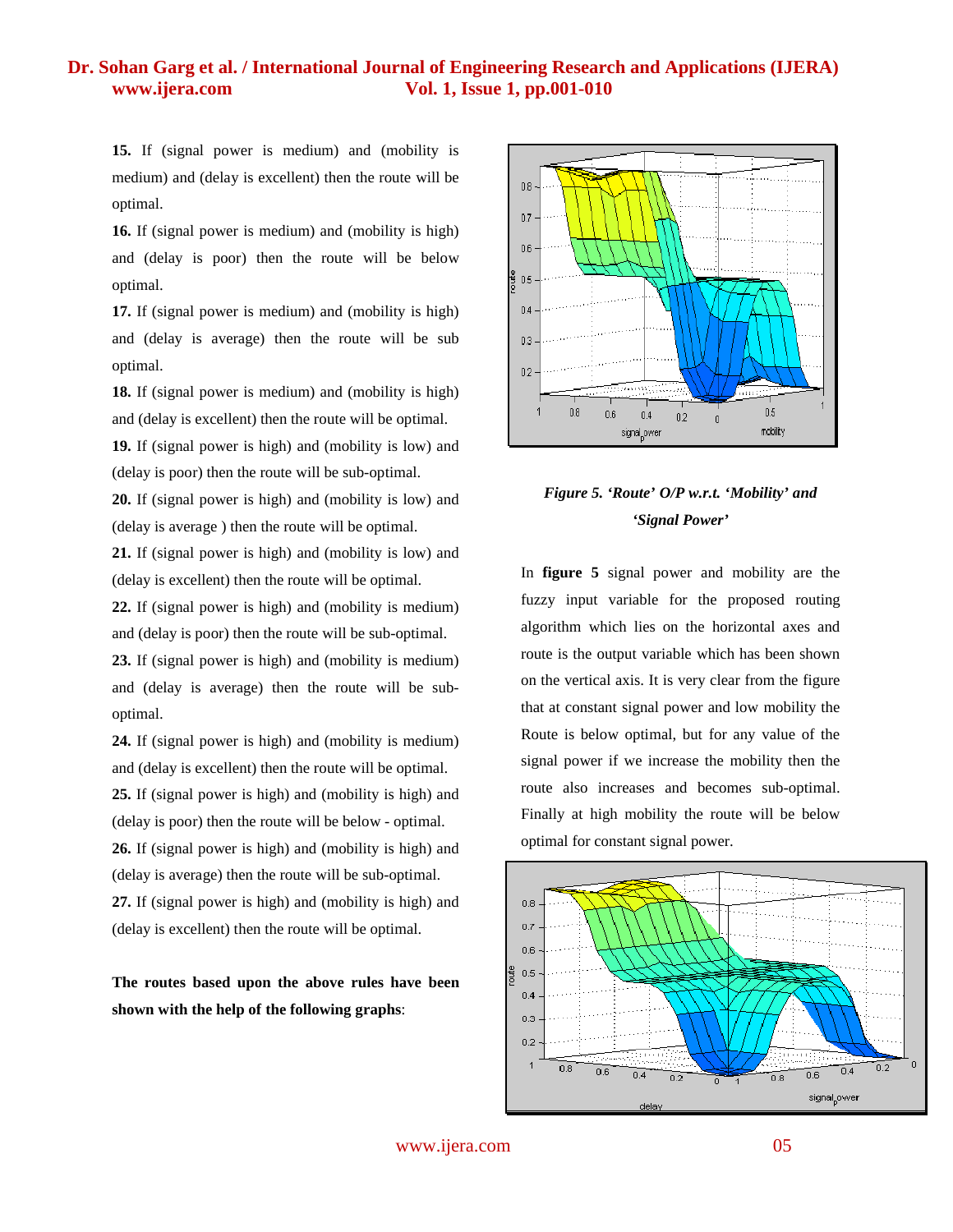# *Figure 6 'Route' O/P w.r.t. 'Signal Power' and 'Delay'*

poor delay. But as the delay becomes high, route increases up to sub optimality and optimality when the mobility is medium and high respectively.

In **figure 6** the inputs of the algorithm (signal power and delay) are on the horizontal axes and the output (route) is on the vertical axis. According to the figure It is clear that at constant delay and low signal power the route is below optimal but if the signal power is increased up to medium the route is sub optimal for poor delay. In the same way at high signal power and poor delay the route becomes below optimal. If delay is increased up to average at high signal power then the route is suboptimal but route becomes optimal at excellent delay and at high signal power.



*Figure 7. 'Route' O/P w.r.t. 'Mobility' and 'Delay'*

In **figure 7** delay and mobility are the input variables and route is the output variable. The 3 D decision surface illustrate that route is below optimal for poor delay and low mobility. As the mobility is increased up to medium the route will be sub optimal. Again the similar process occurs and route is below optimal for



# *Figure 8. 'Route' O/P w.r.t. Medium 'Signal Power', Low 'Mobility' and Excellent 'Delay'*

The **figure 8** illustrates that when signal power is medium (0.504), mobility is low (0.0812) and delay is excellent (0.885) then in this condition the route is optimal (0.861). So this algorithm works well when mobility is low and signal power is medium.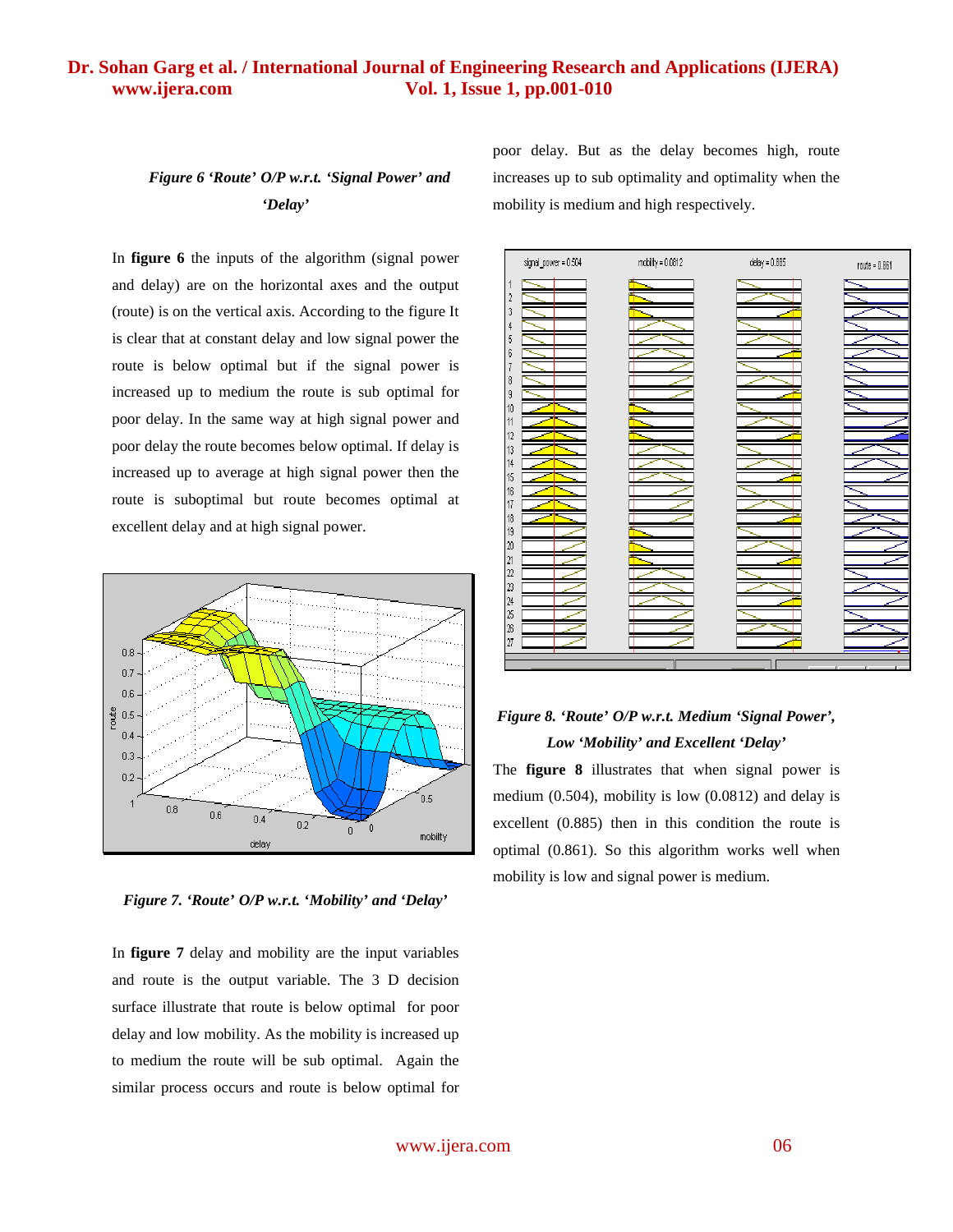

*Figure 9. 'Route' O/P w.r.t. Medium 'Signal Power', Medium 'Mobility' and Excellent 'Delay'* In **figure 9** we have seen that route is optimal at low mobility, medium signal power and at excellent delay but against it when we increase the mobility towards medium (0.517) at medium signal power (0.504) and excellent delay (0.919) the route is again optimal. So this algorithm works well at medium mobility also.



# *Figure 10. 'Route' O/P w.r.t. Medium ' Signal Power', Low 'Mobility' and Average 'Delay'*

This is very clear from the **figure 10** that in this protocol the value of the signal power (0.47) and mobility (0.115) is same as in figure 6.8 but the difference is that when we will decrease the delay up to average (0.509) then the route is still optimal, but as we will increase the mobility then the route will be sub optimal.

### **3. Simulation Results**

In decision surface (figure 5) the input variables signal power and mobility lie on horizontal axes and the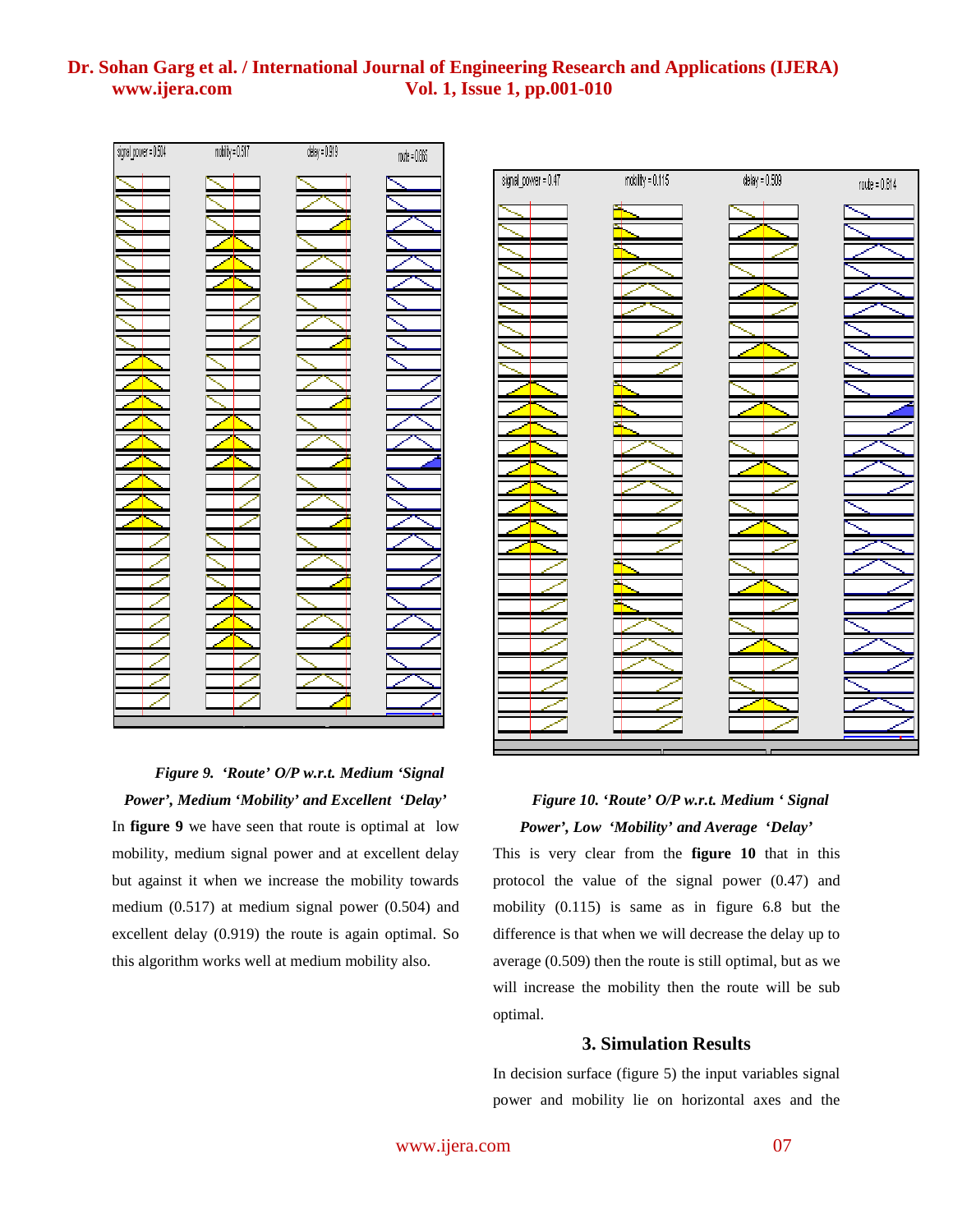output variable route lies on vertical axis. It shows that at constant signal power the route is below optimal for low mobility. But any signal power if we increase the mobility the route also starts increasing and becomes sub optimal. Finally when the mobility becomes high, the route will be below optimal for constant signal power. Now as we increase the signal power the route starts increasing towards optimality and becomes optimal for low and medium mobility. In figure 6 the inputs of the algorithm are on the horizontal axes and the output of the algorithm is on the vertical axis. Here, with the help of 3D surface we observe that at constant delay and low signal power the route is below optimal but if the signal power is increased up to medium the route is sub optimal for poor delay. Similarly at high signal power and poor delay the route becomes below optimal. It can also be observed that with average delay and high signal power the route is suboptimal and if we increase delay up to excellent the route is optimal at high signal power. In figure 7 the input variables mobility and delay lie at horizontal axes and the route at vertical axis. Here, we see that for poor delay and low mobility the route is below optimal. As the mobility increases and arrive up to medium the route will be sub optimal. Again the similar phenomenon occurs and route is below optimal for poor delay. But as the delay becomes high, route increases up to sub optimality and optimality when mobility is medium and high respectively. In figure 8 we see that at medium signal power (0.504), low mobility (0.0812) and excellent delay(0.885) the route is optimal (0.86) and as we increase the only mobility towards medium $(0.517)$  then the route is again optimal  $(0.865)$ which has been shown in the figure 9. In figure 10, with medium signal power  $(0.47)$ , low mobility  $(0.115)$ and average delay (0.509) the route becomes optimal

again but as we increase the mobility then route becomes suboptimal.

#### **4. Conclusions**

 Due to the unprecedented growth in the scale and diversity of mobile computing devices, new horizons for wireless connectivity has come into view. In this chapter, we have shown the importance of an ad hoc routing protocol and some of the previous works. Following that we have proposed our new routing protocol based on mobility, signal power and delay, where the segmentation of nodes will substantially reduce the overhead of the entire network and speed up the routing process. After fully describing its functions and mechanism, we have suggested various optimizations to the protocol and utilized the concept of stability index. Finally, we have done limited trials to show that our protocol is functional and effective; we do see the need in further experimentation in order to accurately access the practical effectiveness of our protocol in a medium to large size network.

#### **References:**

- **[1]** A. James Freebersyser, B. Leiner, "A DoD perspective on mobile ad hoc networks", *in: Charles E. Perkin (Ed.), Ad hoc Networking, Addison Wesley Reading*, May 2001, pp.29-51.
- **[2]** J. Macker and S. Corson, "Mobile Ad hoc Networks (MANET)", *IETF WG Charter.,http://www.ietf.org/html.charters/manetC arter.html,*1997.
- **[3]** IEEE Computer Society LAN MAN Standards Committee,"Wireless LAN medium access control (MAC) and physical layer (PHY) specifications", *IEEE Std.* 802.11, 1997, pp. 11-97.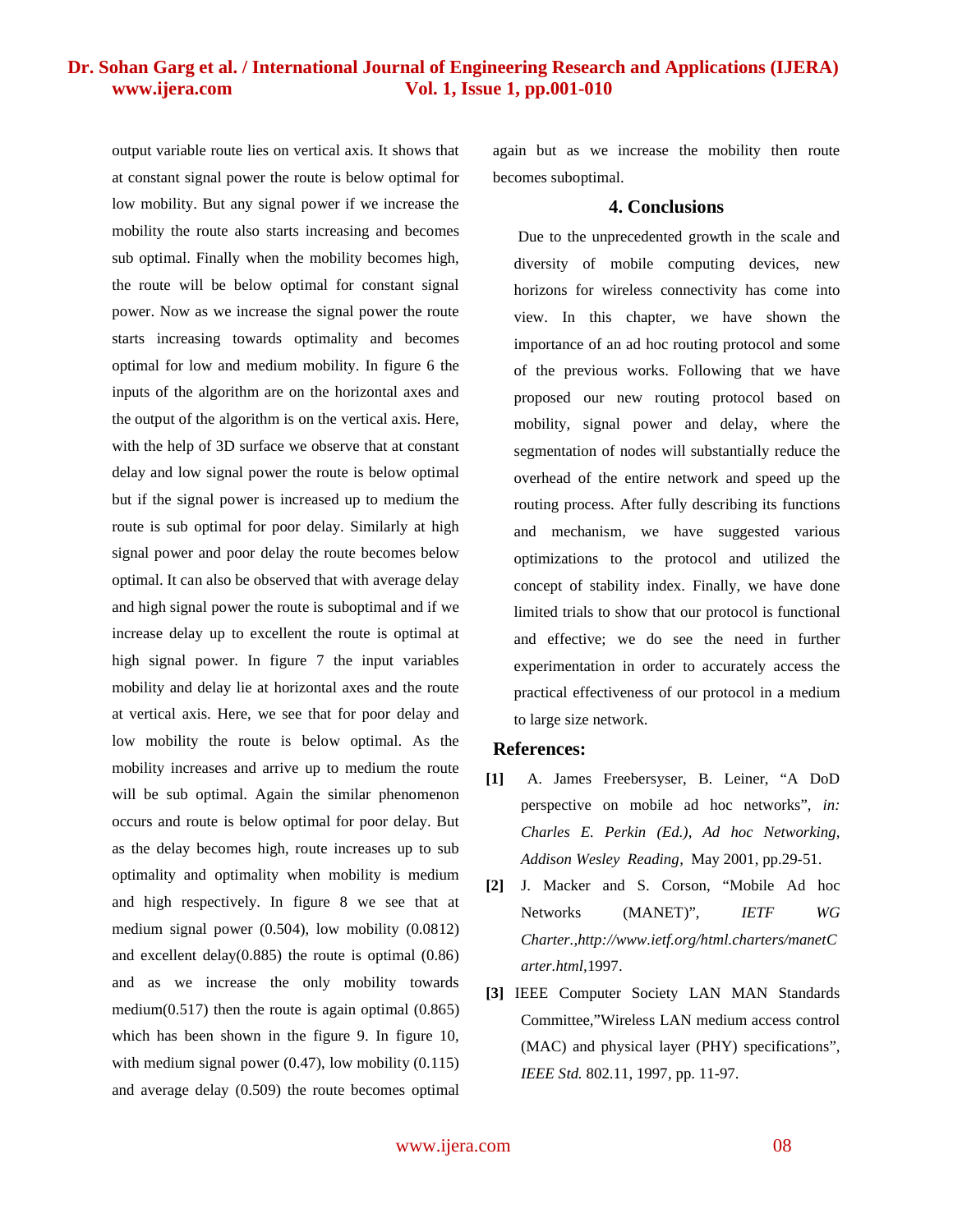- based mobile ad hoc networking", *IEEE Internet Computing,* 3 (4), 1999, pp. 63-70.
- **[5]** E. M. Royer and C. K. Toh, "A review of current **[14]** E.M. Gafni and D. P. Bertsekas," Distributed routing protocols for ad hoc mobile wireless networks", IEEE Personal Communications Magazine, April 1999, pp. 46-55.
- **[6]**I. Chlamtac and A. Lerner, "Link allocation in mobile radio networks with noisy channel", *In IEEE INFOCOM*, *Bar Harbour*. www.openu.ac.il/Personal\_sites/anat-lerner.html, FL, April 1986.
- **[7]** I. Chlamtac and A. Lerner, "Fair algorithms for maximal link activiation in multi-hop radio networks", *IEEE Transactions on Communications COM-3, Issue-7,* Vol. 35*,* 1987, pp. 739-746.
- **[8]** A. Adya, P. Bahl, J. Padhye, A. Wolman, and L. Zhou. "A Multi-radio unification protocol for IEEE 802.11 wireless networks". *In IEEE International conference on broadband networks, (*BroadNets), 2004.
- **[9]** C. Siva Ram Murthy and B.S. Manoj, "Ad hoc Wireless Networks Architecture and Protocols", Prentice Hall, 2004.
- **[10]** M.S. Corson, S. Batsel and J. Macker, "Architecture consideration for mobile mesh networking", *Conference Proceeding, IEEE,* Vol.1 21-24 Oct. 1996, pp. 225-229.
- **[11]**P. Merlin and A. Segall, "A fail safe distributed routing protocol", *IEEE Transactions on Communications,* COM-27 (9), Sep. 1979, pp. 1280-1287.
- **[12]**J.M. Jaffe and P.H. Moss, "A responsive distributed routing algorithm for computer networks", *IEEE Transactions on Communications,* COM-30 (7): July 1982, pp. 1758-1762.
- **[4]** M.S. Corson, J.P. Maker, J.H. Ernicione "Internet **[13]** J.J. Garcia Aceves,"Distributed routing algorithm using internidal coordination", *Proc. IEEE INFOCOM*', New Orleans, LA, 1998, pp.85-96.
	- algorithm for generating loop-free routes in networks with frequently changing topology", *IEEE Transactions on Communications,* Vol. Com-29, no. 1, Jan. 1981
		- , pp. 11-18.
		- **[15]** M. S. Corson and A. Ephremides, "A distributed routing algorithm for mobile wireless networks", *ACM Journal for Wireless Networks,* Feb. 1995, pp. 61-81.
		- **[16]**C.E. Perkins and P. Bhagwat, "Highly dynamic destination sequenced distance –vector routing (DSDV) for mobile computers," *ACM SIGCOMM,* Vol.24, no.4, Oct.1994, pp. 234-244.
		- **[17]** S. Murthy and J.J. Garcia-Luna-Aceves, "An efficient routing protocol for wireless networks," *ACM Mobile Networks and App. J., Special issue on Routing in Mobile communication Networks,* Oct. 1996, pp. 183- 187.
		- **[18]** J.M. McQuillan, I. Richer, E. Rosen, "The new routing algorithm for ARPANET", *IEEE Transaction of Communication* Vol. 28, Issue May 1980, pp. 711-719.
		- **[19]** D.B. Johnson, D. A. Maltz and Y.C. Hu., " The dynamic source routing protocol for mobile ad hoc networks (DSR)," IETF Mobile Ad hoc Networks Working Group, Internet Draft, 16 Apr. 2003.
		- **[20]** C. Bettstetter and C. Wagner. (March 2002), The Spatial Node Distribution of the RandomWaypoint Mobility Model. In Proceedings of the German Workshop on Mobile Ad hoc Networks (WMAN), pages 41–58, Ulm, Germany.
		- **[21]**C. Bettstetter, (2001), "Mobility modeling in wireless networks: Categorization, smooth movement, and